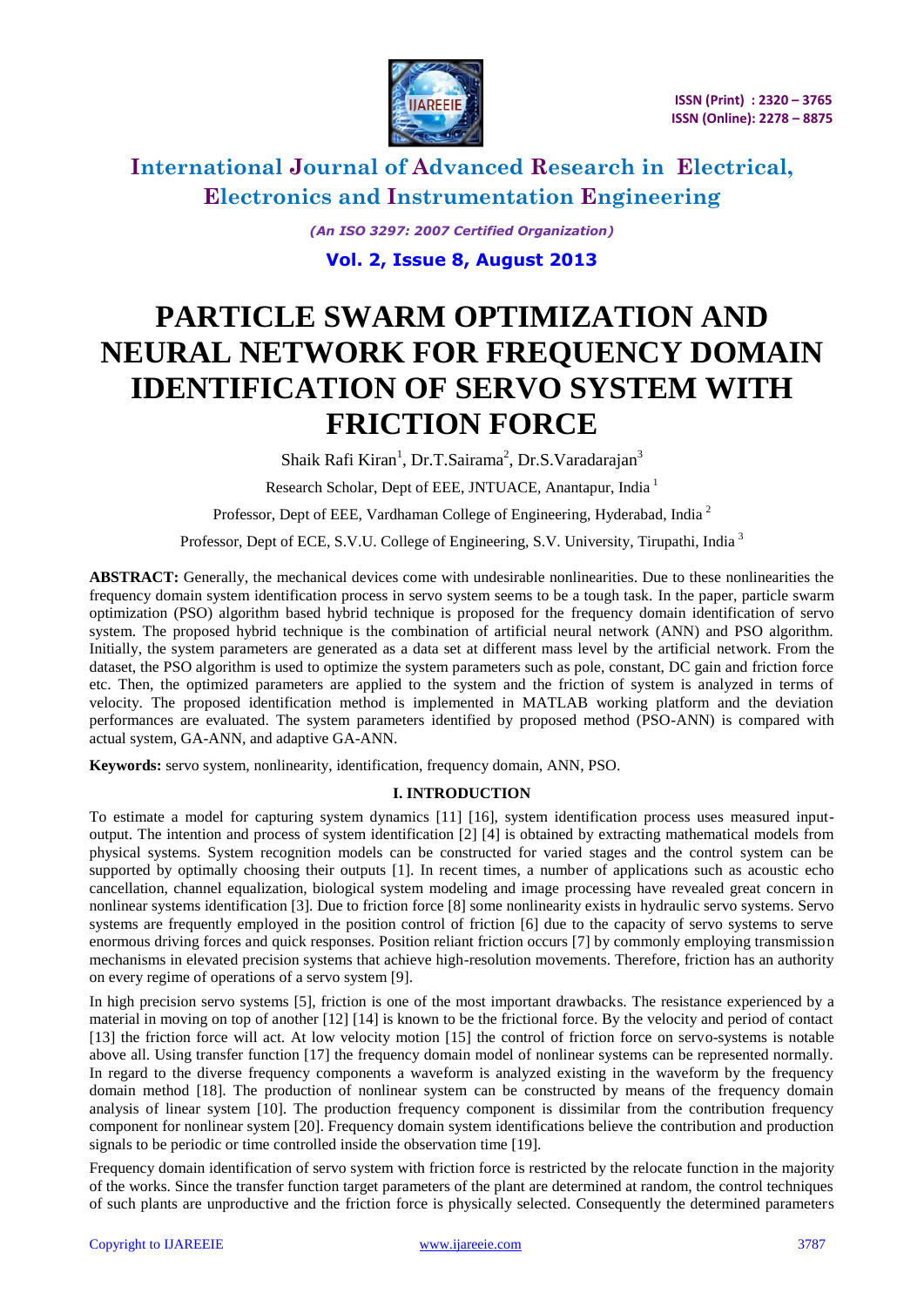

*(An ISO 3297: 2007 Certified Organization)*

### **Vol. 2, Issue 8, August 2013**

are unsuitable and choice of friction force takes considerable time. To overcome this matter, in this document, we suggest a hybrid technique for servo system identification in the frequency domain. The remaining part of the document is planned as follows. The model of a servo system and the proposed technique with necessary mathematical are illustrated in Section II, and the implementation results are discussed in Section III and Section IV concludes the paper.

#### **II. SERVO SYSTEM MODEL**

Normally a plant, an actuator and some driving circuits are present in a servo system. The plant is driven by the actuator and both the components can be modeled as a second order transfer function. However, the system can be simplified as shown in Fig 1. In such servo system, static friction and coloumb friction are the two components. The modeling of friction force in servo systems in which  $F_s^+$  and  $F_s^-$  are the static friction and  $F_c^+$  and  $F_c^-$  are the coloumb friction. The system can be decomposed into linear and non-linear blocks.





The plants to be identified are always assumed to be linear by the traditional frequency-domain identification methods that are based on covariance analysis and Fourier transform. But, this assumption is almost always invalid because of the presence of friction. Because, a plant can be represented by a linear block that describes the system dynamics in the feed forward path and a nonlinear block that describes the friction in the feedback path [2].

#### *A. Training of neural network*

The neural network is one of the artificial intelligence techniques which used for determining the target system parameters. Here, the feed forward neural network is used. The neural network consists of two phases: training phase and testing phase. Also, it consist of three layers: input layer, hidden layer and output layer. In training phase, the optimal data set trained based on the target data. The back propagation training algorithm is used for training the network. A pre-examined dataset is obtained from [2] and it is used as the training dataset *D* for neural network. The dataset *D* is comprised of input excitation magnitude as input and the system parameters, poles, constants, DC gain,

minimum friction force and maximum friction force. The dataset *D* can be represented as  $\overline{a}$  $\begin{array}{c}\n\bullet \\
\bullet \\
\bullet \\
\bullet\n\end{array}$ L  $\overline{a}$  $\begin{bmatrix} m_1 \\ m_2 \end{bmatrix}$  $=\begin{bmatrix} m_1 \\ n_2 \end{bmatrix}$   $\begin{bmatrix} P_1 \\ P_2 \end{bmatrix}$  $-1$  $\mathfrak{g}$  $\overline{c}$  $_{1}$ *NT P P P m*  $D = \begin{bmatrix} m_1 \\ m_2 \end{bmatrix} \begin{bmatrix} P_1 \\ \vdots \end{bmatrix}$  (1)

where,  $m_1$  and  $m_2$  are the higher and lower excitation magnitudes and  $P_{N_T-1}$  is the system parameters. The feed forward network structure is described in Fig.2 which illustrated as follow,



**Figure 2:** Structure of neural network.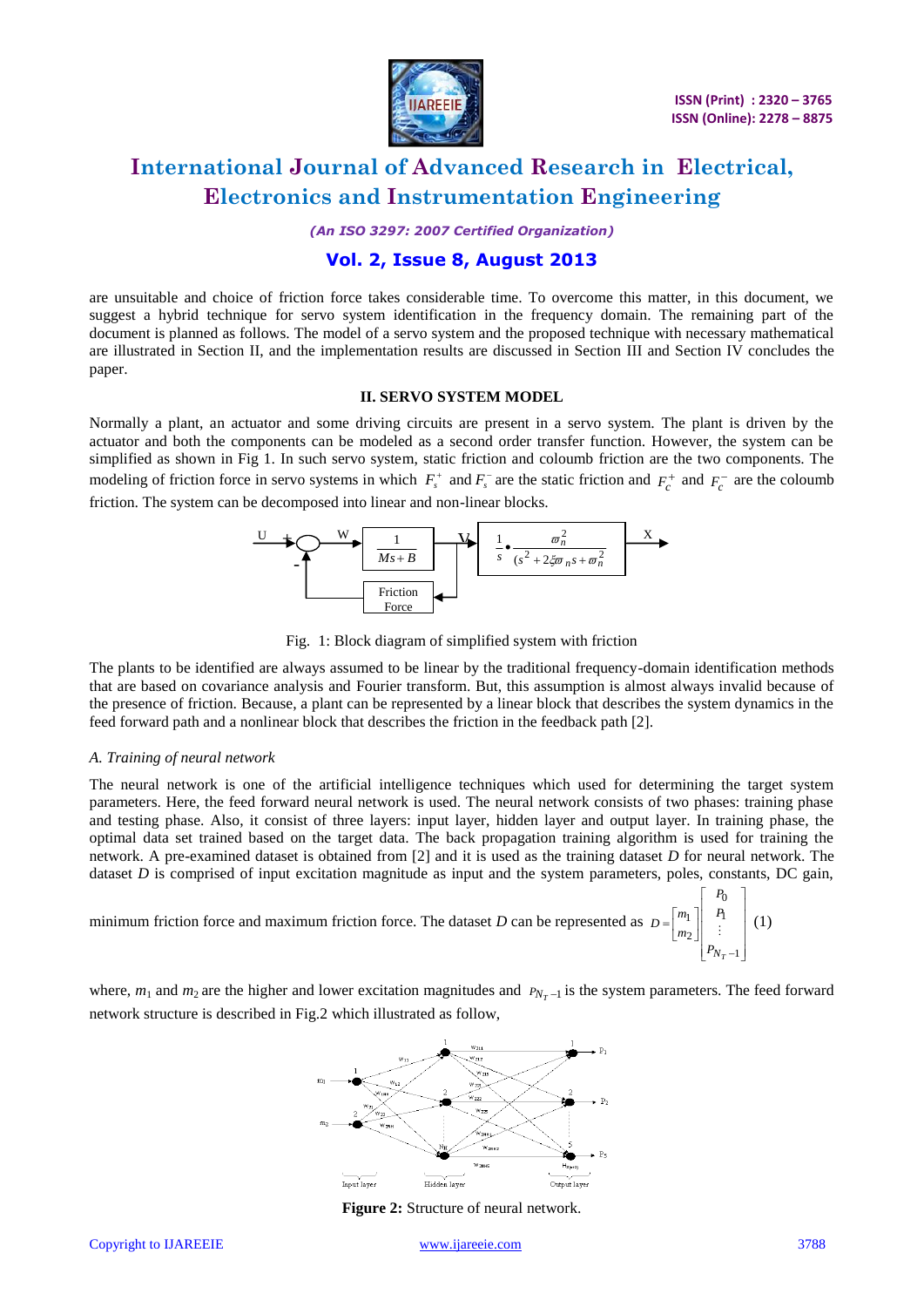

(6)

## **International Journal of Advanced Research in Electrical, Electronics and Instrumentation Engineering**

*(An ISO 3297: 2007 Certified Organization)*

### **Vol. 2, Issue 8, August 2013**

#### **Back propagation training algorithm:**

**Step 1:** Assign arbitrary weights generated in the interval  $[w_{\min}, w_{\max}]$  to the hidden layer neurons and the output layer neurons. Assign unity value weights to each neuron of the input layer.

**Step 2:** Determine the BP error by giving the training dataset *D* as input to the classifier as follows

 $e = P_T - P_{out}$ 

In Eq. (2),  $P_T$  is the target output, and the network output  $P_{out}$  can be calculated as  $P_{out} = [P_0 \ P_1 \ P_2 \cdots P_{N_T-1}]$ . The elements of  $P_{out}$  can be determined from every output neuron of the network as follows

$$
P_j = \sum_{i=1}^{N_H} w_{ij} y_i
$$
\n<sup>(3)</sup>

where,

$$
y_i = \frac{w_{1i}}{1 + \exp(-m_1)} + \frac{w_{2i}}{1 + \exp(-m_2)} \; ; \; 1 \le i \le N_H \tag{4}
$$

In Eq. (3)  $N_H$  is the number of hidden neurons,  $P_j$  is the output from  $j^h$  output neuron and  $w_{ij}$  is the weight of the

 $i - j$  link of the network. In Eq. (4),  $y_i$  is the output of  $i^{th}$  hidden neuron.

**Step 3:** Determine the change in weights based on the obtained BP error as follows  $\Delta w = \gamma P_{out} e$ . (5)

In Eq. (5),  $\gamma$  is the learning rate, usually it ranges from 0.2 to 0.5.

**Step 4:** Determine the new weights as follows  $w = w + \Delta w$ 

**Step 5:** Until BP error gets reduced to a least value, repeat the process from step 2. Essentially, the condition to be satisfied is  $e < 0.1$ .

The network gets well-trained when the process is completed. When the input excitation magnitude is given, proper system parameters are provided by the well trained network.

#### *B. System parameters optimizing by PSO algorithm*

In the paper, the nonlinear servo system parameters are optimized by particle swarm optimization (PSO) [32]. Here, the system parameters are optimized from the network data set. PSO is one of the evolutionary computation techniques which developed from the social behavior of swarm in nature. It can determine the solution iteratively for an objective function from the searching area. The evaluation of PSO algorithm is accomplished by depends on the moment of each particle and the swarm collaboration. Depending on the best knowledge and experience of swarm, each particle starts to move randomly from their initial position. The particles are attracted toward the location of the current global best position  $(Y_{gbest})$  and the personal best position  $(Y_{pbest})$ . The basic algorithm step can be explained in three stages which are described [33] as follow,

(i) Evaluating the fitness value of each particle.

(ii) Updating local and global best fitness and positions.

(iii) Updating the velocity and the position of each particle.

Here, the search space dimension is denoted as *n*. The position vector  $(P_i)$  and velocity  $(V_i)$  vector of the specific dimensional search area is described as follow,  $P_i = [p_{i1}, p_{i2}, \dots, p_{in}]$ (7)

$$
V_i = [v_{i1}, v_{i2}, \dots, v_{in}]
$$
 (8)

Where,  $p_{in}$  is the *i*<sup>th</sup> position of  $n^{th}$  value and  $v_{in}$  is the *i*<sup>th</sup> velocity of  $n^{th}$  value. The system parameters optimization is depend on each particle position and velocity update using the following equations [34].

$$
V_i^{t+1} = w.V_i^t + c_1.random_1().[Y_{pbest}^t - Y_i^t] + c_2.random_2().[Y_{gbest}^t - Y_i^t]
$$
\n
$$
Y_i^{t+1} = Y_i^t + V_i^{t+1}
$$
\n(10)

Where,  $V_i^t$  and  $Y_i^t$  are the velocity and position of the particle *i* at iteration *k*. *i* is the particle index, *w* is the weight of the inertial constant which often in the range of  $[01]$ ,  $c_1$  and  $c_2$  are the learning coefficient which are usually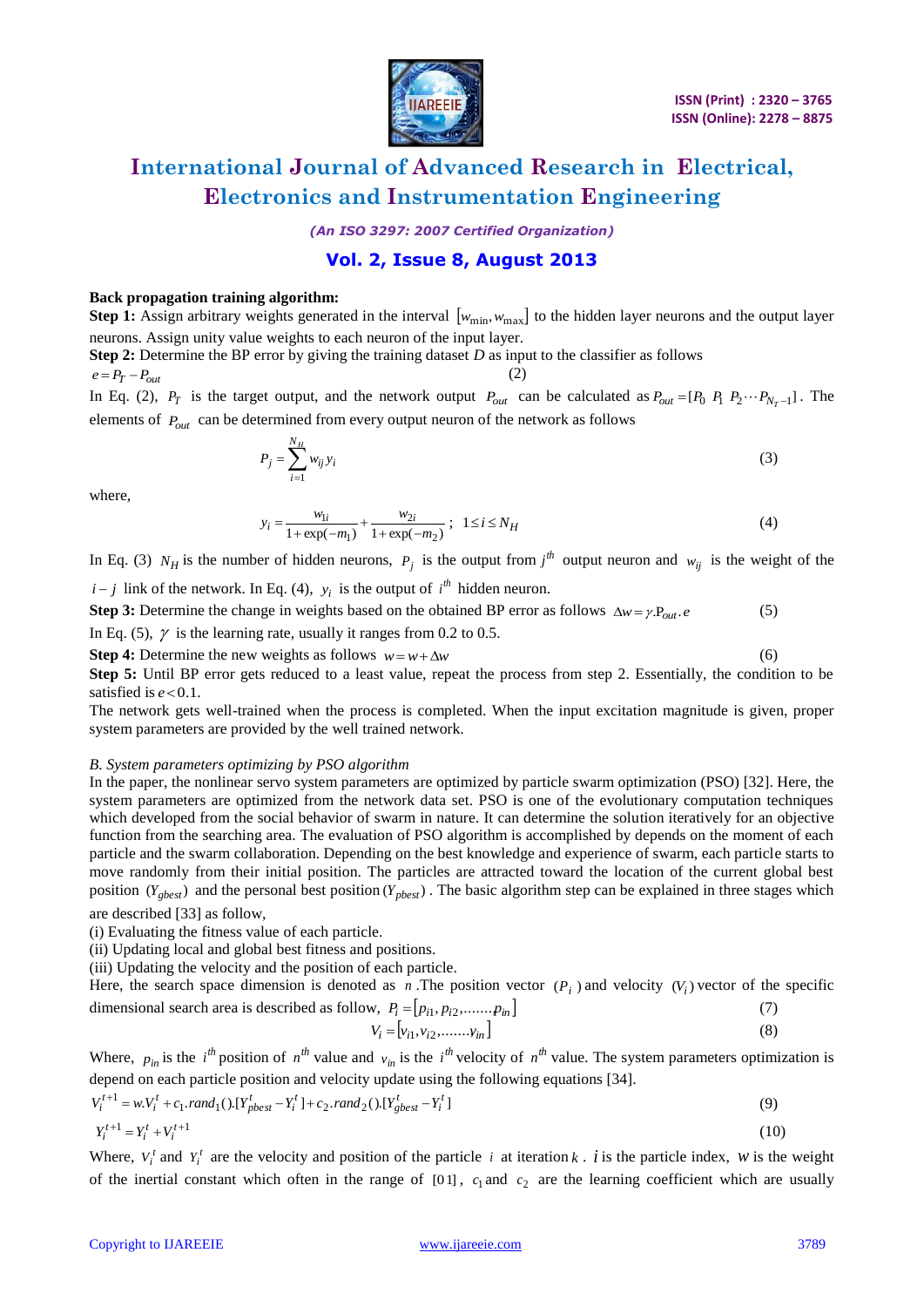

*(An ISO 3297: 2007 Certified Organization)*

### **Vol. 2, Issue 8, August 2013**

between [0 2],  $rand_1()$  and  $rand_2()$  are the random value generated for each velocity update. The flow chart used for the proposed approach is illustrated in Fig.3 which described as follow,

#### **System parameter optimizations steps:**

- **Step(i):** In the first step, the solution space, velocity  $(V_i)$  and position  $(P_i)$  are initialized. Here, solution space depends on the system parameters that are pole, constant, DC gain and friction force. These system parameters are depending on the higher  $(m_1)$  and lower  $(m_2)$  order excitation magnitude.
- **Step(ii):** Then, the PSO parameters are specified in the second stage such as number of particles N, number of iterations t, inertia weight w, and learning coefficients  $c_1$  and  $c_2$ .
- **Step(iii):** Check the objective of the specified parameters. If, the objective is violated, then go to next step. Otherwise, go to step(viii).
- **Step(iv):** Update the iteration  $t=t+1$  and evaluate the fitness function by the following equation.

$$
Fitness function F(j) = min \left[ \sum_{j=1}^{N} (P_{actual}^{(j)} - P_{out}^{(j)}) \right]
$$
\n(11)

Where,  $F(j)$  is the fitness function of  $j^{th}$  parameter,  $P_{actual}^{(j)}$  is the actual parameter value and  $P_{out}^{(j)}$  is the parameter of system output.

- **Step(v):** Check probably, the function (equation (11)) minimized or not. If, minimized, go to next step. Otherwise, go to step(vi).
- **Step(vi):** Then, evaluate each particle fitness value with the current and overall particle to identify  $Y_{\text{pbest}}$
- **Step(vii):** Update the velocity and position of the particle.
- **Step(viii):** If maximum iteration reached, then check the objective function is not violated and that value select as an optimal control parameter  $Y_{\text{pbest}} = Y_{\text{gbest}}$ . If its violated go to step(iv) and set t=0. Then, if maximum iteration not reached, then check the objective function is not violated and that value select as an optimal control parameter  $Y_{\text{pbest}} = Y_{\text{gbest}}$ . If, it's violated go to step(iv).

The optimal control parameters are obtained from the PSO algorithm and the servo system is controlled.



Fig. 3: Flow chart of PSO for optimizing system parameter.

#### **III. RESULTS AND DISCUSSION**

The frequency domain identification of servo system with friction was implemented in MATLAB working platform. ANN and PSO algorithm based hybrid technique was used to identify the frequency domain of the system. The parameters are used for implementing the hybrid technique is tabulated in Table I. The performance of adaptive hybrid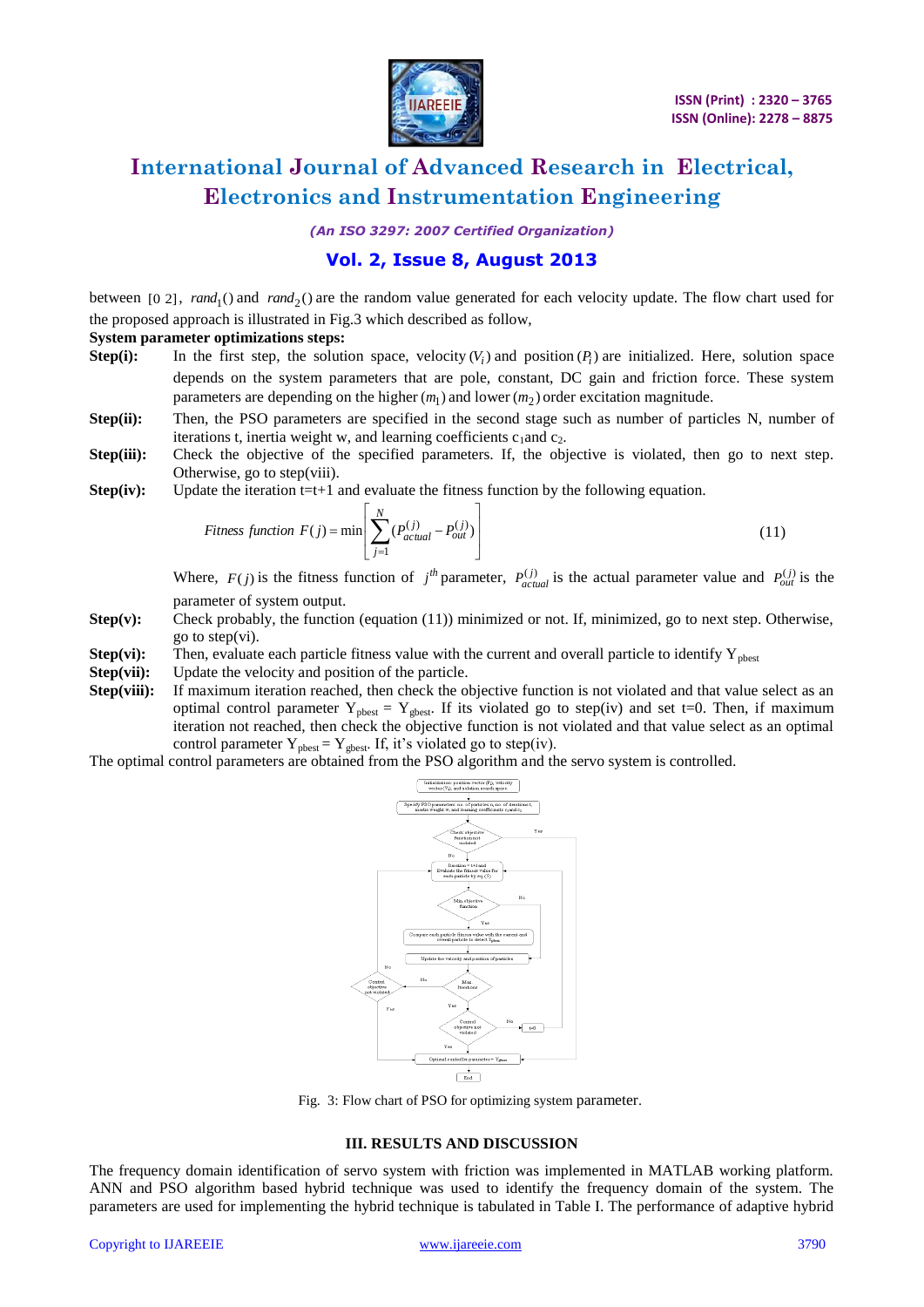

(12)

## **International Journal of Advanced Research in Electrical, Electronics and Instrumentation Engineering**

*(An ISO 3297: 2007 Certified Organization)*

### **Vol. 2, Issue 8, August 2013**

technique was tested by determining the system parameters for first order and third order servo system transfer function that are given in Eq. (12) and Eq. (13), respectively. As per the target data of system  $G_1(s)$  and  $G_2(s)$ , the network is trained. Then, the linear block of the input excitation magnitude to the linear block and the output excitation magnitude from the linear block are analyzed. The implementation parameter of the PSO and ANN are tabulated in Table I.

| Table I: The parameters and their values utilized in the PSO-ANN technique. |
|-----------------------------------------------------------------------------|
|-----------------------------------------------------------------------------|

| S.No | <b>Parameters</b>      | <b>Values</b> |
|------|------------------------|---------------|
|      | $w_{\min}/w_{\max}$    | 0/1           |
|      | Number of particles    | 10            |
|      | Number of iteration    | 50            |
|      | Number of hidden layer | 20            |

#### *C. Analysis of system I:*

In system I, the system output obtained from the proposed PSO-ANN identification technique is analyzed. The analyzed performance is compared with the actual system, GA-ANN, and adaptive GA-ANN based system identification technique. The comparison performance is illustrated in Figure 4, 5, and 6 respectively. Then, the system parameter of proposed PSO-ANN technique is compared with GA-ANN [31]. From equation (12), the system parameters that are obtained from the PSO-ANN technique and a frequency domain identification technique [2] are given in Table II.





Fig. 4: System output comparison performance of from  $G_1(s)$ .

Fig. 5: System output comparison performance of from  $G_1(s)$ .



Fig. 6: System output comparison performance of from  $G_1(s)$ .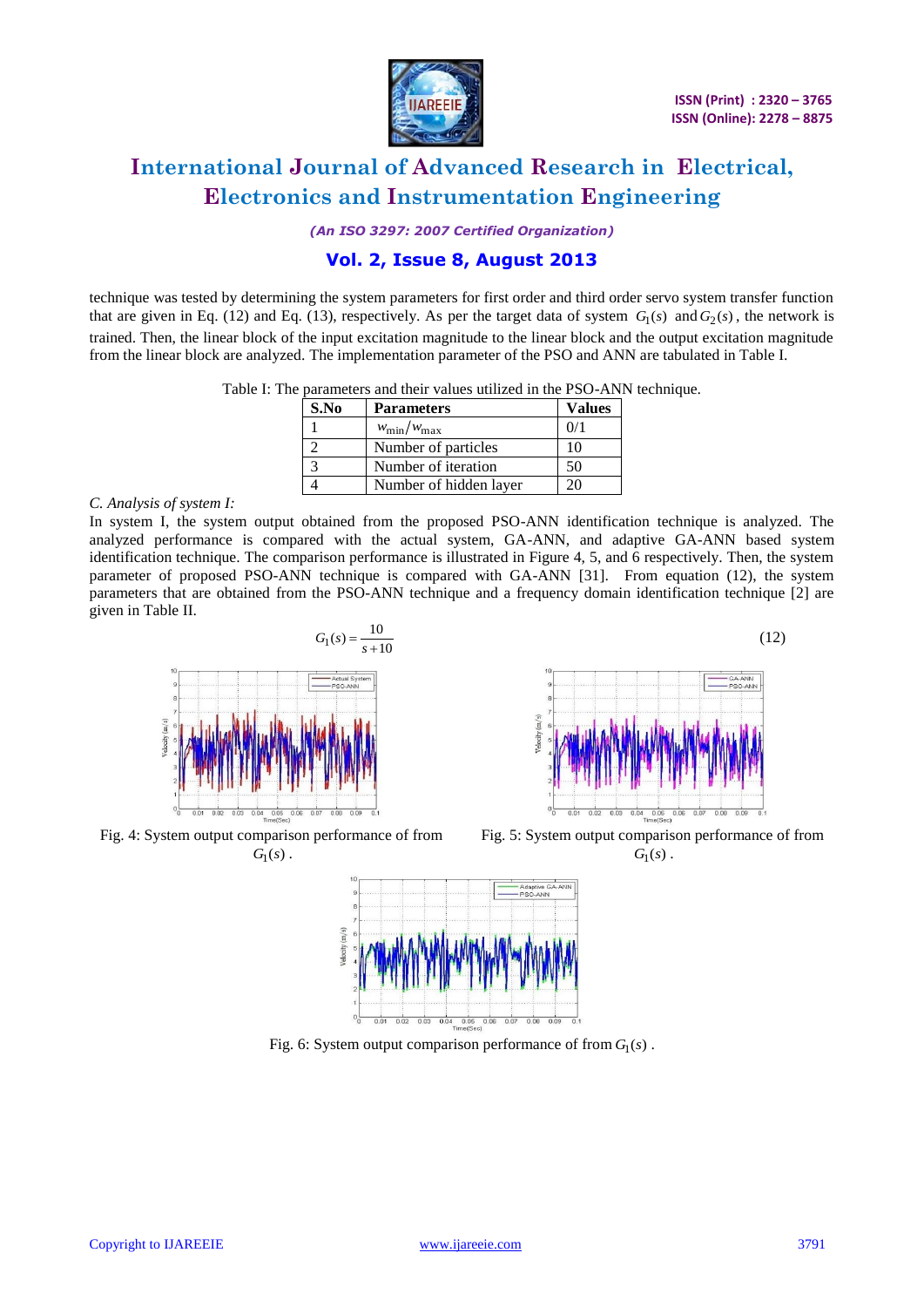

(13)

## **International Journal of Advanced Research in Electrical, Electronics and Instrumentation Engineering**

*(An ISO 3297: 2007 Certified Organization)*

### **Vol. 2, Issue 8, August 2013**

Table II: The target parameters, system parameters obtained from GA-ANN, adaptive GA-ANN, and PSO-ANN technique for the transfer function<sub> $G_1(s)$ </sub>

|                           | $\mathcal{O}_1(\mathcal{O})$ |                                 |                                  |                                                         |                         |
|---------------------------|------------------------------|---------------------------------|----------------------------------|---------------------------------------------------------|-------------------------|
| <b>Parameters</b>         | <b>Target</b>                | <b>Hybrid</b><br>$(GA-ANN)[31]$ | <b>Existing</b><br>technique [2] | <b>Adaptive Hybrid(Adaptive</b><br><b>GA-ANN</b> ) [35] | <b>Proposed PSO-ANN</b> |
| $N_T$                     | 5                            | 5                               |                                  |                                                         |                         |
| $P_T^{(0)}$ (Pole)        | $-10$                        | $-10.2$                         | $-10.1$                          | $-10,0000$                                              | $-10,0006$              |
| $P_T^{(1)}$ (Constant)    | 10                           | 9.8                             | 10.1                             | 10.0004                                                 | 10.0000                 |
| $P_T^{(2)}$ (DC gain)     |                              | 1.0                             | 0.9                              | 1.0000                                                  | 1.0008                  |
| $P_T^{(3)}$ $(F_c^{(+)})$ | 0.5                          | 0.5                             | 0.4                              | 0.5                                                     | 0.4995                  |
| $P_T^{(4)}$ $(F_c^{(-)})$ | 0.4                          | 0.3                             | 0.3                              | 0.4000                                                  | 0.4000                  |

#### *D. Analysis of system II:*

The transfer function model of  $G_2(s)$  is described in equation (13). Then, the system output attained from the PSO-ANN based system identification technique is analyzed. Then, the performance of PSO-ANN identification method is compared with actual system, GA-ANN, and adaptive GA-ANN based systems. The comparison performances are illustrated in Figure 7, 8, and 9 correspondingly. Using equation (13), the system parameters that are obtained from the adaptive hybrid technique and a frequency domain identification technique [2] are given in Table III.



Fig. 7: System output comparison performance of from  $G<sub>1</sub>(s)$ .





Fig. 9: System output comparison performance of from  $G_1(s)$ .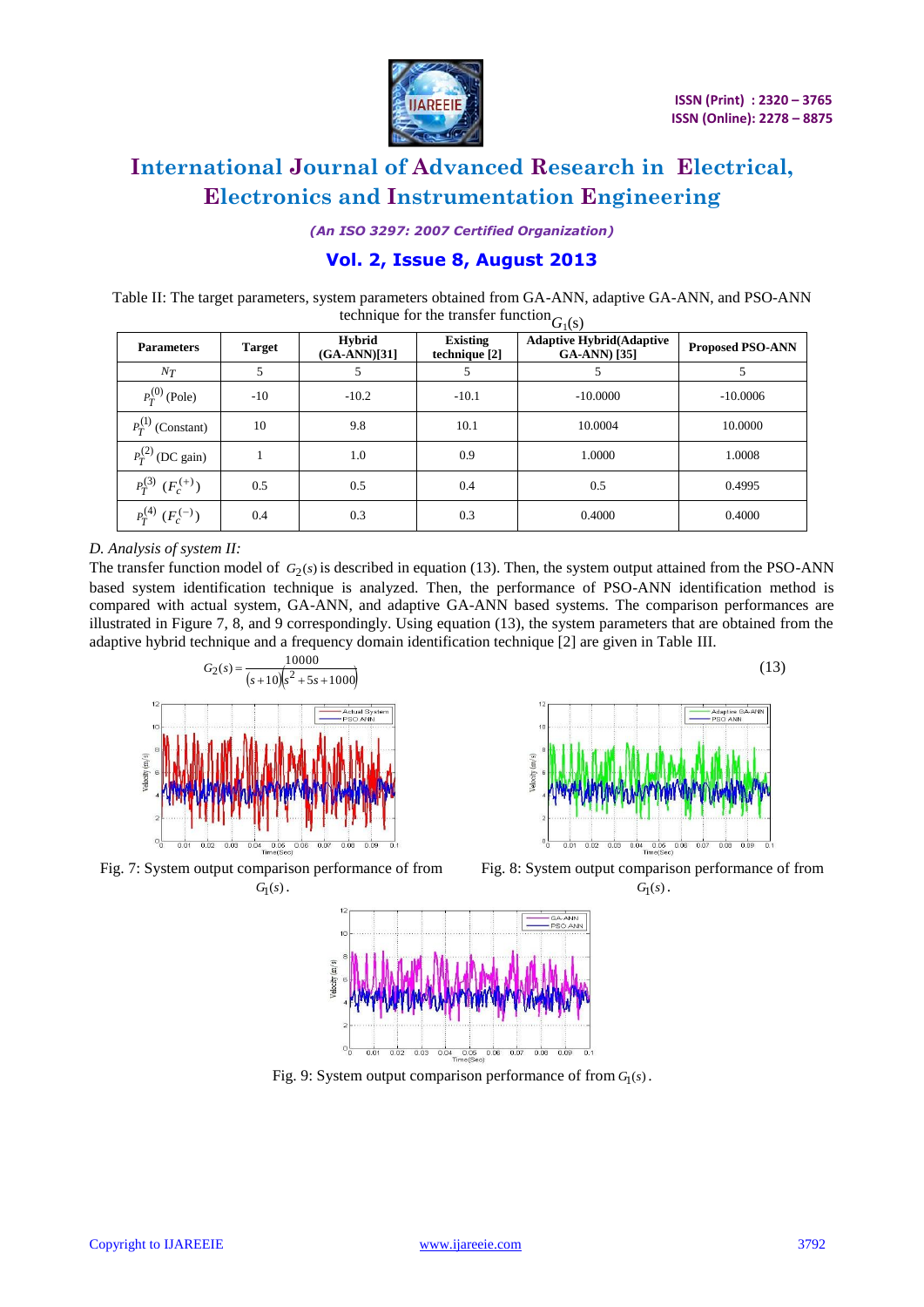

*(An ISO 3297: 2007 Certified Organization)*

### **Vol. 2, Issue 8, August 2013**

| Table III: The target parameters, system parameters obtained from GA-ANN, adaptive GA-ANN, and PSO-ANN |  |
|--------------------------------------------------------------------------------------------------------|--|
| technique for the transfer function $G_2(s)$ .                                                         |  |

| <b>Parameters</b>         | <b>Target</b>   | <b>Hybrid</b><br>$(GA-ANN)$ [31] | <b>Existing</b><br>technique [2] | <b>Adaptive Hybrid</b><br>(Adaptive GA-ANN) [35] | <b>Proposed</b><br><b>PSO-ANN</b> |
|---------------------------|-----------------|----------------------------------|----------------------------------|--------------------------------------------------|-----------------------------------|
| $N_T$                     | 6               | 6                                | 6                                | 6                                                | 6                                 |
| $P_T^{(0)}$ (Root 1)      | $-2.5 + i31.52$ | $-2.5381$<br>$+31.518i$          | $-2.5714$<br>$+30.525i$          | $-2.5009 + 31.5200i$                             | $-2.5004$<br>$+31.5143i$          |
| $P_T^{(1)}$ (Root 2)      | $-2.5 - i31.52$ | $-2.5381 - 31.518i$              | $-2.5714-$<br>30.525i            | $-2.5011 - 31.5190i$                             | $-2.501-$<br>31.5034i             |
| $P_T^{(2)}$ (Root 3)      | $-10$           | $-10.0211$                       | $-10.1138$                       | $-10.0015$                                       | $-10,0002$                        |
| $P_T^{(3)}$ (DC gain)     |                 | 0.9989                           | 0.9903                           | 1.0000                                           | 1.0000                            |
| $P_T^{(4)}$ $(F_c^{(+)})$ | 0.5             | 0.4968                           | 0.4951                           | 0.4992                                           | 0.5000                            |
| $P_T^{(5)}$ $(F_c^{(-)})$ | 0.4             | 0.3957                           | 0.3941                           | 0.4000                                           | 0.4000                            |

#### **Description:**

The nonlinearity of proposed method revels from the comparative analysis. The PSO-ANN based identification technique provided the exact system parameter which close to target system. So, the nonlinearity of the system reduced that can be seemed in the comparative analysis. Also, the deviation analysis added more effectiveness to proposed system identification method. The table II and III contains the frequency domain identification parameters of existing technique identification technique, GA-ANN (Hybrid), adaptive GA-ANN (Adaptive Hybrid), and PSO-ANN techniques. From the identification parameters, the proposed method (PSO-ANN) and adaptive GA-ANN methods are provided better identification parameters. But, the nonlinearity of the proposed method is less than that adaptive GA-ANN method.

#### **IV. CONCLUSION**

The proposed PSO-ANN based identification technique was implemented. Then, the frequency domain identification performance of the proposed technique was tested with servo system with friction force. The identified parameters and the velocity performances were analyzed. The analyzed results of proposed method are compared with actual system, GA-ANN (Hybrid), and adaptive GA-ANN (Adaptive Hybrid). From the comparative analysis, the proposed method optimizes the system parameters better than those other techniques. So, the system provided less nonlinear when analyzed the velocity performance. Also, the deviation shows that, PSO-ANN method is performed well for identifying the servo system.

#### REFERENCES

- [1] Vishwas Puttige, Sreenatha Anavatti, "Real-time System Identification Techniques Based on Neural Networks for a Low-cost UAV", Journal of Engineering, Computing and Architecture, Vol.2, No.1, 2008
- [2] Yung-Yaw Chen, Pai-Yi Huang, and Jia-Yush Yen," Frequency-domain identification algorithms for Servo Systems With friction", IEEE transactions on control systems technology, Vol. 10, No. 5, pp. 654-665, Septemper 2002
- [3] Yekutiel Avargel and Israel Cohen, "Adaptive Nonlinear System Identification in the Short-Time Fourier Transform Domain", IEEE Transactions on signal processing, Vol.57, No.10, pp.3891-3904, Oct.2009
- [4] Zulfatman and M.F.Rahmat, "Application of self-tuning fuzzy PID controller on industrial hydraulic actuator using system identification approach", International journal on smart sensing and intelligent systems, Vol.2, No.2, pp.246-261, June 2009
- [5] Evangelos G. Papadopoulos, Georgios C. Chasparis, "Analysis and Model-Based Control of Servomechanisms With Friction", Journal of Dynamic Systems, Measurement, and Control, Vol.126, pp.911-915, December 2004
- [6] Huawei Chai, Longxing Yang," A model reference adaptive control based on fuzzy neural network for some weapon Ac servo system", Journal of information and computing science, Vol. 4, No. 4, pp.299-306, Jan 2009
- [7] Jia-Yush Yen, Shih-Jung Huang and Shu-Shong Lu, "A New Compensator for Servo Systems With Position Dependent Friction", Journal of Dynamic Systems, Measurement, and Control, Vol. 121, pp.612-618, December 1999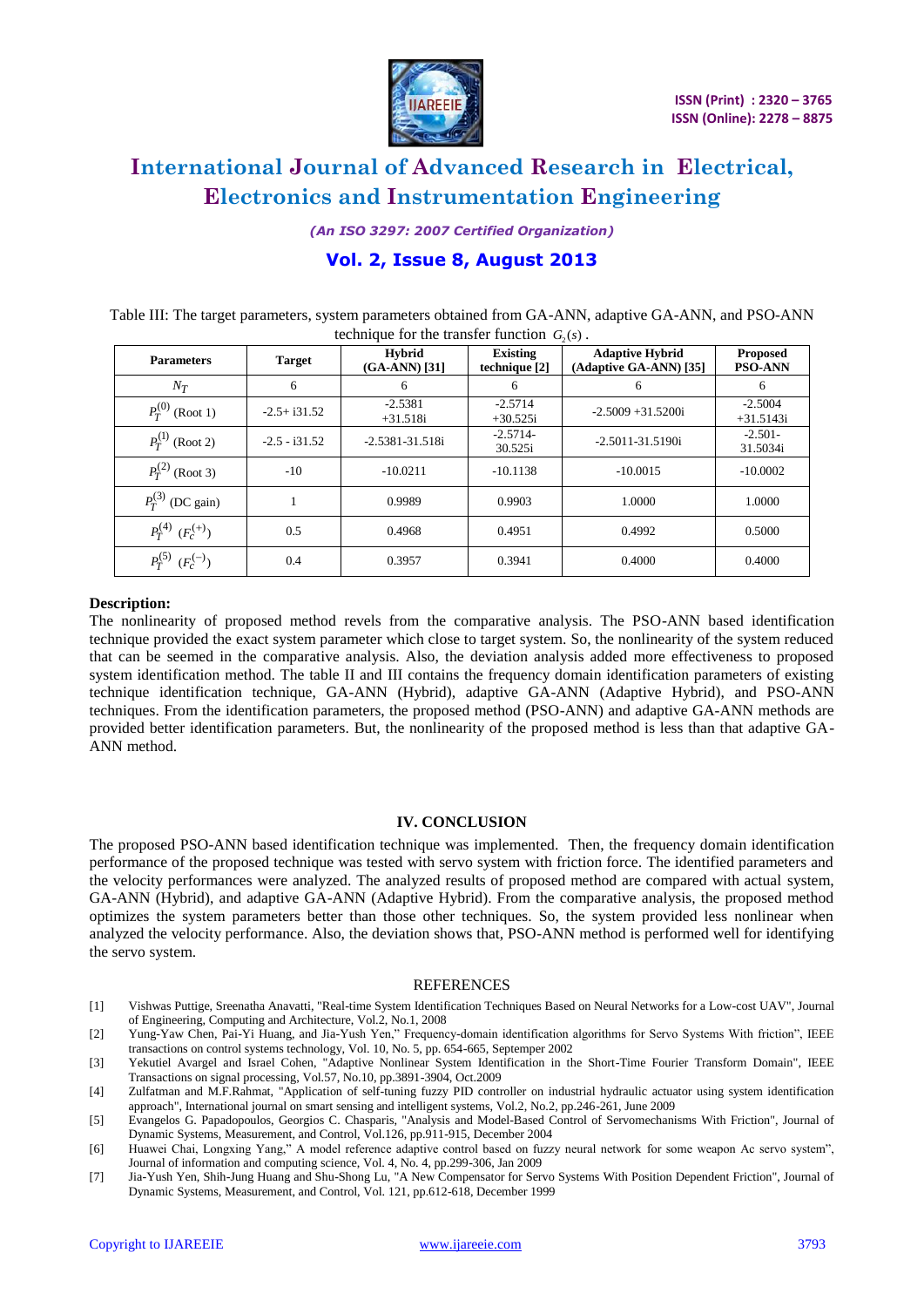

*(An ISO 3297: 2007 Certified Organization)*

### **Vol. 2, Issue 8, August 2013**

- [8] Mustafa Resa Becan, "Fuzzy Boundary Layer Solution to Nonlinear Hydraulic Position Control Problem", World Academy of Science, Engineering and Technology, Vol.5, pp.206-208, 200
- [9] Lorinc Marton and Bela Lantos, "Identification and Model-based Compensation of Striebeck Friction", Acta Polytechnica Hungarica, Vol. 3, No. 3, pp.45-58, 2006
- [10] Lili Wang, Jinghui Zhang, Chao Wang and Shiyue Hu, "Time-Frequency Analysis of Nonlinear Systems: The Skeleton Linear Model and the Skeleton Curves", Transactions of the ASME, Vol.125, pp.170-174, April 2003
- [11] Wenle Zhang, "System Identification Based on Generalized ADALINE Neural Network", International Journal of Intelligent Control and Systems, Vol.11, No.1, pp.17-25, March 2006
- [12] Pierre Dupont, Vincent Hayward, Brian Armstrong, and Friedhelm Altpeter, "Single State Elastoplastic Friction Models", IEEE Transactions on Automatic Control, Vol. 47, No. 5,pp.787-792, May 2002
- [13] M.A.Chowdhury, D.M.Nuruzzaman, and M.L.Rahaman, "Variation of Friction Coefficient of Copper with Sliding Velocity and Relative Humidity", Journal of Advanced Research in Mechanical Engineering, Vol.1, No.3, 2010
- [14] Bekir Sadık Unlu, Hulya Durmus and Cevdet Meric," Determination of friction coefficient at journal bearings by experimental and by means of artificial neural networks method", Mathematical and computational applications, Vol. 9, No. 3, pp.399-408, 2004
- [15] M.S.Kang, D.H.Kim, J.S.Yoon, B.S.Park, and J.K.Lee, "Straightness Error Compensation Servo-system for Single-axis Linear Motor Stage", International Journal of Mechanical Systems Science and Engineering, Vol.1, No.1, 2009
- [16] Jeen-Shing Wang and Yu-Liang Hsu, "Dynamic Nonlinear System Identification Using a Wiener-Type Recurrent Network with OKID Algorithm", Journal of information science and engineering, Vol.24, pp.891-905, 2008
- [17] Istvan Kollar, "On Frequency-Domain Identification of Linear Systems", IEEE transactions on Instrumentation and Measurement, Vol.42, No.1, pp.2-6, Feb 1993
- [18] P. T. Ahamed Seyd, V. I. Thajudin Ahamed, Jeevamma Jacob and Paul Joseph K, "Time and Frequency Domain Analysis of Heart Rate Variability and their Correlations in Diabetes Mellitus", International Journal of Biological and Life Sciences, Vol.4, No.1, pp.24-27, 2008
- [19] R. Pintelon, J. Schoukens, and G. Vandersteen, "Frequency Domain System Identification Using Arbitrary Signals", IEEE Transactions on Automatic Control, Vol.42, No.12, pp.1717-1720, December 1997
- [20] Xiaofeng Wu, Z. Q. Lang, and S. A. Billings, "Analysis of Output Frequencies of Nonlinear Systems", IEEE Transactions on signal processing, Vol. 55, No. 7, pp.3239-3246, July 2007
- [21] Madhusudan Singh, Smriti Srivastava and Gupta, "Identification and control of a Non linear System using Neural Networks by Extracting the System Dynamics", IETE Journal of Research, Vol.53, No.1, pp.43-50, February 2007
- [22] J. Fernandez de Canete, S. Gonzalez-Perez, and P. del Saz-Orozco, "Artificial Neural Networks for Identification and Control of a Lab-Scale Distillation Column using LABVIEW", World Academy of Science, Engineering and Technology, Vol.47, No.15, pp.64-69, 2008
- [23] Mao Xin-tao, Yang Qing-jun, WU Jin-jun, and BAO Gang, "Control strategy for pneumatic rotary position servo systems based on feed forward compensation pole-placement self-tuning method", Journal of Central South University of Technology, Vol.16, pp.608-613, 2009
- [24] Chee Khiang Pang, Frank L. Lewis and Tong Heng Lee," Modal parametric identification of flexible mechanical structures in mechatronic systems" Transactions of the Institute of Measurement and Control, Vol.32, No.2, pp.137-154, 2010
- [25] Kemao Peng, Ben M. Chen, Guoyang Cheng and Tong H. Lee, "Modeling and Compensation of Nonlinearities and Friction in a Micro Hard Disk Drive Servo System With Nonlinear Feedback Control", IEEE Transactions On Control Systems Technology, Vol.13, No.5, pp.708- 721, September 2005
- [26] Rizos, D.D., and Fassois, S.D., "Friction Identification Based Upon the LuGre and Maxwell Slip Models", IEEE Transactions on Control Systems Technology, Vol.17, No.1, pp.153-160, 2009
- [27] Marton, L., and Lantos, B., "Control of Robotic Systems With Unknown Friction and Payload", IEEE Transactions on Control Systems Technology, VOl.19, No.6, pp.1534-1539, 2011
- [28] Xingjian Jing, "Frequency domain analysis and identification of block-oriented nonlinear systems", Journal of Sound and Vibration, Vol.330, No.22, pp.5427–5442, October 2011
- [29] David Rijlaarsdam, Pieter Nuij, Johan Schoukens, and Maarten Steinbuch, "Frequency domain based nonlinear feed forward control design for friction compensation", Mechanical Systems and Signal Processing, Vol.27, pp.551–562, February 2012
- [30] David Rijlaarsdam, Tom Oomen, Pieter Nuij, Johan Schoukens, and Maarten Steinbuch, "Uniquely connecting frequency domain representations of given order polynomial Wiener–Hammerstein systems", Automatica, Vol.48, No.9, pp.2381–2384, September 2012
- [31] Shaik.Rafi Kiran, S.Siva Nagaraju, and S.Varadarajan, "A Hybrid Technique For Frequency Domain Identification of Servo System With Friction Force", International Journal of Engineering Science and Technology, Vol.3, No.3, pp.2020-2030, March 2011
- [32] Panda Ganapati R., Mohanty D., Majhi Babita, and Sahoo Gadadhar, "Identification of nonlinear systems using particle swarm optimization technique", IEEE Congress on Evolutionary Computation, 2007
- [33] Yamille del Valle, Ganesh Kumar Venayagamoorthy, Salman Mohagheghi, Jean-Carlos Hernandez, and Ronald G. Harley,"Particle Swarm Optimization: Basic Concepts, Variants and Applications in Power Systems", IEEE Transactions on Evolutionary Computation, Vol.12, No.2, pp.171-191, April 2008
- [34] AlRashidi M. R., El-Hawary, and Mohamed E., "A Survey of Particle Swarm Optimization Applications in Electric Power Systems", IEEE Transactions on Evolutionary Computation, Vol.13, No.4, pp.913-918, 2009
- [35] Shaik Rafi Kiran, T.Sairama, S.Varadarajan, "An Adaptive Hybrid Technique for frequency domain identification of servo system with friction force", "International Review on modeling and simulations(I.RE.MO.S)", ISSN:1974-9821, Vol.6, No.1, Feb 2013 ,pp.235-245